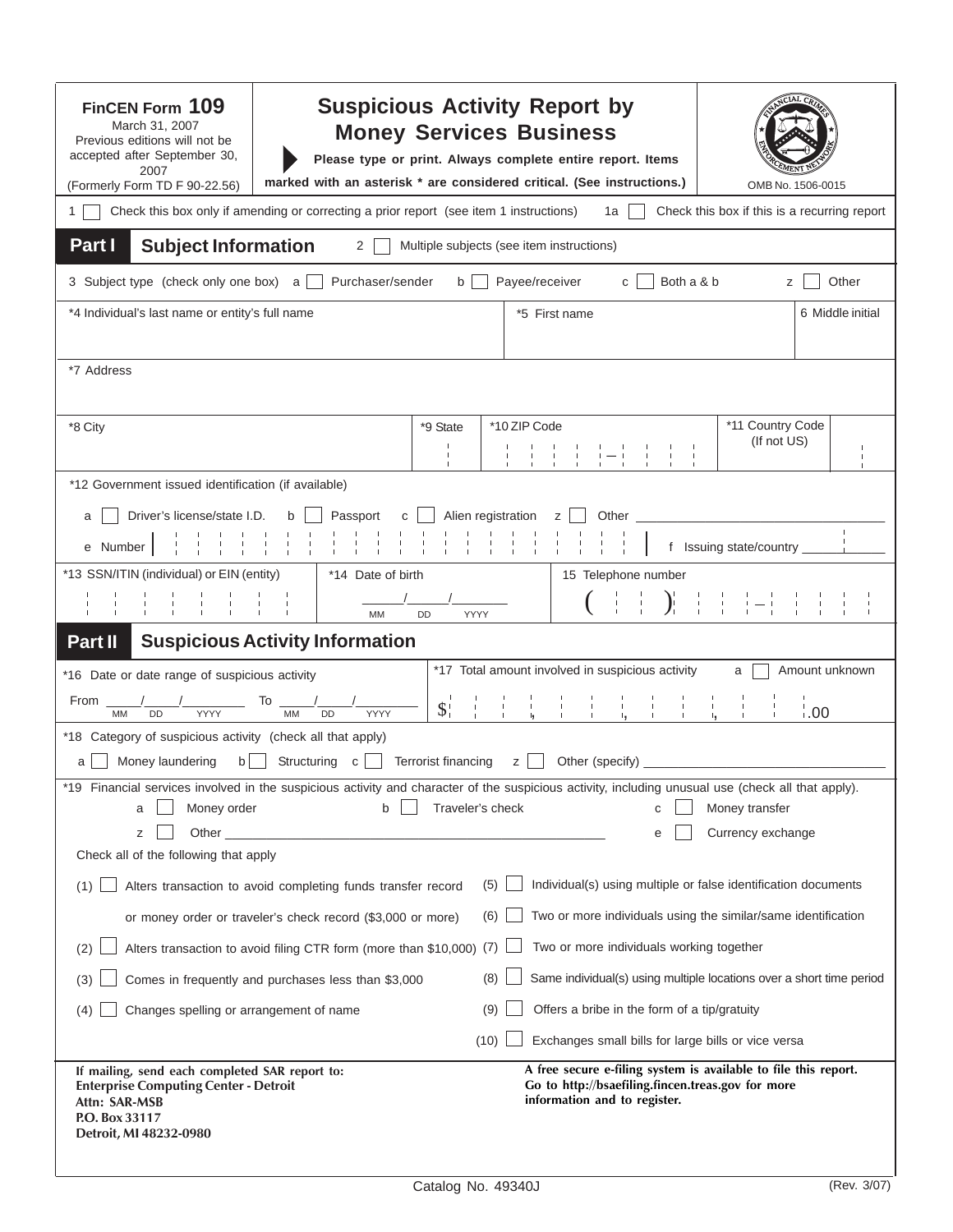| Part II<br><b>Suspicious Activity Information, Continued</b>                                                                                                                                                                                                                                                   | $\overline{2}$                                                                                      |  |  |
|----------------------------------------------------------------------------------------------------------------------------------------------------------------------------------------------------------------------------------------------------------------------------------------------------------------|-----------------------------------------------------------------------------------------------------|--|--|
| *20 Purchases and redemptions (check box "P" for purchase or box "R" for redemption).                                                                                                                                                                                                                          |                                                                                                     |  |  |
| Instrument<br>R<br>P<br><b>Issuers</b><br>Money Orders:<br><u> 1989 - Johann Barn, mars ann an t-Amhain an t-Amhain an t-Amhain an t-Amhain an t-Amhain an t-Amhain an t-Amh</u>                                                                                                                               | Total Amount (US Dollars)<br><b>Total Instruments</b><br>$\mathbb S$<br>.00                         |  |  |
| the control of the control of the control of the control of the control of the control of                                                                                                                                                                                                                      | $\sim$ 5<br>.00                                                                                     |  |  |
| <u> 1989 - Johann Harry Harry Harry Harry Harry Harry Harry Harry Harry Harry Harry Harry Harry Harry Harry Harry Harry Harry Harry Harry Harry Harry Harry Harry Harry Harry Harry Harry Harry Harry Harry Harry Harry Harry Ha</u><br>Traveler's Checks:                                                     | $\mathbb{S}$<br>.00<br>$\mathbb{S}$                                                                 |  |  |
| <u> 1989 - Johann Stein, marwolaethau a bhann an t-Amhain an t-Amhain an t-Amhain an t-Amhain an t-Amhain an t-A</u><br><u> 1989 - Johann John Stone, markin film yn y brening yn y brening yn y brening yn y brening yn y brening yn y b</u>                                                                  | .00<br>$\mathbb S$<br>.00                                                                           |  |  |
| <u> 1989 - Johann John Harry Harry Harry Harry Harry Harry Harry Harry Harry Harry Harry Harry Harry Harry Harry H</u>                                                                                                                                                                                         | $\mathbb S$<br>.00                                                                                  |  |  |
| Money Transfers:<br><u> 1989 - Johann John Stein, markin fan it ferstjer fan it ferstjer fan it ferstjer fan it ferstjer fan it fers</u>                                                                                                                                                                       | $\mathbb{S}$<br>.00                                                                                 |  |  |
| the control of the control of the control of the control of the control of the control of                                                                                                                                                                                                                      | .00                                                                                                 |  |  |
|                                                                                                                                                                                                                                                                                                                | .00<br>\$                                                                                           |  |  |
| *21 Currency Exchanges:<br>Tendered Currency/Instrument                                                                                                                                                                                                                                                        | Country<br>Received currency<br>Country<br>Amount (US Dollars)                                      |  |  |
| If bulk small currency<br><u> 1989 - Andrea State Barbara, Amerikaansk politiker (</u>                                                                                                                                                                                                                         | .00                                                                                                 |  |  |
| If bulk small currency<br>the control of the control of the control of                                                                                                                                                                                                                                         | .00<br>$\mathcal{S}$                                                                                |  |  |
| <b>Transaction Location</b><br><b>Part III</b><br>22<br>Multiple transaction locations                                                                                                                                                                                                                         |                                                                                                     |  |  |
| Selling location<br>23 Type of business location (check only one)<br>Paying location<br>b<br><b>Both</b><br>a<br>$\mathbf{C}$                                                                                                                                                                                  |                                                                                                     |  |  |
| *24 Legal name of business                                                                                                                                                                                                                                                                                     | 25 Doing business as                                                                                |  |  |
| *26 Permanent address (number, street, and suite no.)<br>*27 City                                                                                                                                                                                                                                              | *28 State<br>*29 ZIP Code                                                                           |  |  |
|                                                                                                                                                                                                                                                                                                                | $\mathbf{I}$                                                                                        |  |  |
| *30 EIN (entity) or SSN/ITIN (individual)<br>*31 Business telephone number<br>$\mathbf{z}$ and the state of the state of the state of the state of the state of the state of the state of the state of the state of the state of the state of the state of the state of the state of the state of the state of | 33 Internal control/file number<br>32 Country<br>(If available)<br>Code                             |  |  |
|                                                                                                                                                                                                                                                                                                                | (If not US)                                                                                         |  |  |
| <b>Reporting Business</b><br><b>Part IV</b><br>34                                                                                                                                                                                                                                                              | The Reporting Business is the same as the Transaction Location (go to Part V)                       |  |  |
| *35 Legal name of business                                                                                                                                                                                                                                                                                     | 36 Doing business as                                                                                |  |  |
| *38 City<br>*37 Permanent address (number, street, and suite no.)                                                                                                                                                                                                                                              | *39 State<br>*40 ZIP Code                                                                           |  |  |
|                                                                                                                                                                                                                                                                                                                | 44 Internal control/file number                                                                     |  |  |
| *41 EIN (entity) or SSN/ITIN (individual)   *42 Business phone number (include area code)                                                                                                                                                                                                                      | 43 Country<br>(If available)<br>Code<br>$\mathbf{I}$<br>(If not US)<br>$\mathbf{I}$<br>$\mathbf{I}$ |  |  |
| <b>Contact for Assistance</b><br>Part V                                                                                                                                                                                                                                                                        |                                                                                                     |  |  |
| *45 Designated contact office<br>*46                                                                                                                                                                                                                                                                           | Designated phone number (Include area code)<br>47 Date filed (See instructions)                     |  |  |
| $\frac{1}{4}$ , $\frac{1}{4}$                                                                                                                                                                                                                                                                                  | $\sum_{i=1}^{n}$<br>MM<br>DD<br>YYYY                                                                |  |  |
| 48 Agency (If not filed by a Money Services Business)                                                                                                                                                                                                                                                          |                                                                                                     |  |  |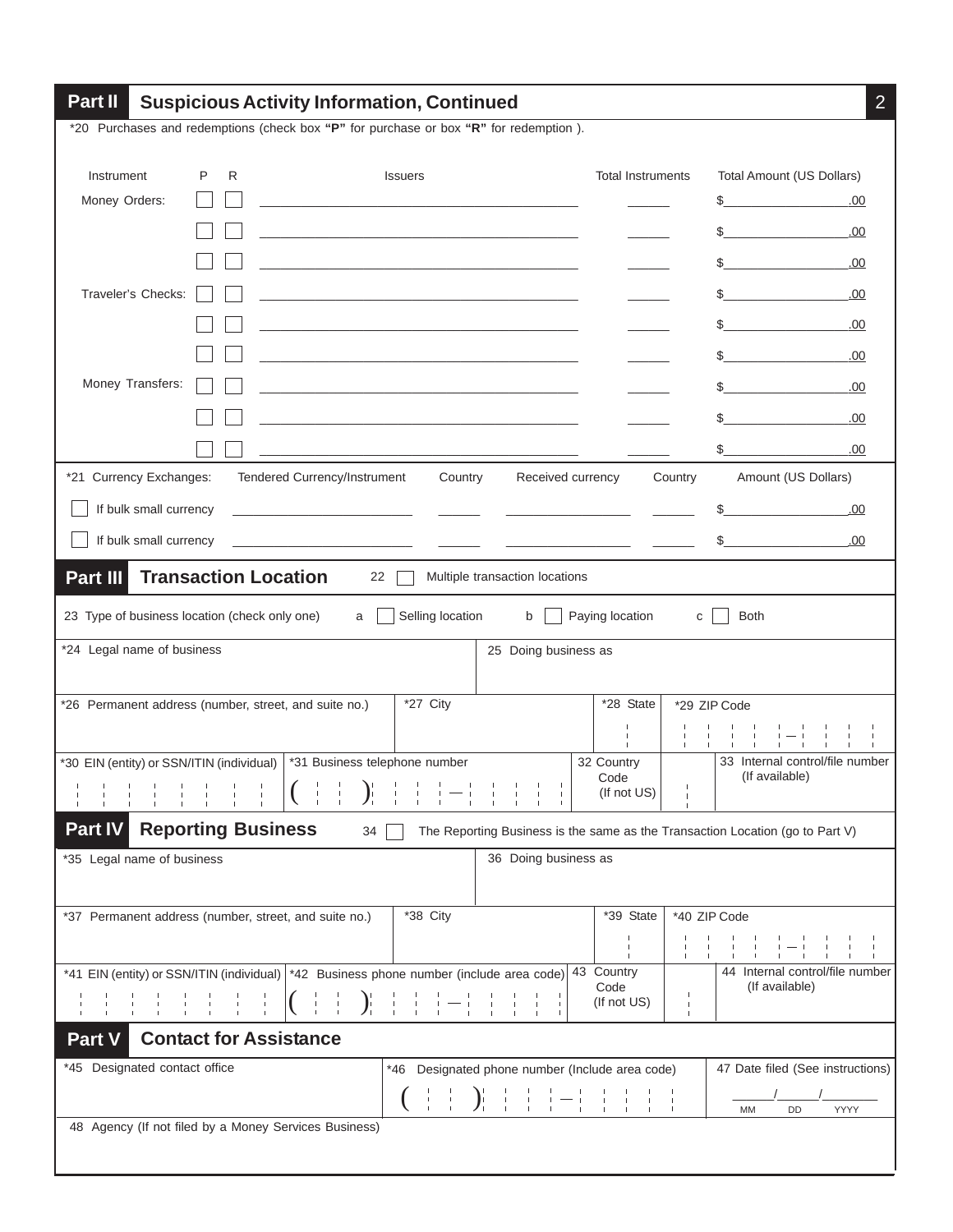# **Part VI Suspicious Activity Information - Narrative\*** 3

**Explanation/description of suspicious activity(ies).** This section of the report is **critical**. The care with which it is completed may determine whether or not the described activity and its possible criminal nature are clearly understood by investigators. Provide a clear, complete and chronological description of the activity, including what is unusual, irregular or suspicious about the transaction(s). Use the checklist below, as a guide, as you prepare your description. The description should cover the material indicated in Parts I, II and III, but the money services business (MSB) should describe any other information that it believes is necessary to better enable investigators to understand the suspicious activity being reported.

- a. **Describe** conduct that raised suspicion.
- b. **Explain** whether the transaction(s) was completed or only attempted.
- c. **Describe** supporting documentation and retain such documentation for your file for five years.
- d. **Indicate** a time period, if it was a factor in the suspicious transaction(s). For example, specify the time and whether it occurred during AM or PM. If the activity covers more than one day, identify the time of day when such activity occurred most frequently.
- **Retain** any admission or explanation of the transaction(s) provided by the subject(s) or other persons. Indicate when and to whom it was given.
- f. **Retain** any evidence of cover-up or evidence of an attempt to deceive federal or state examiners, or others.
- g. **Indicate** where the possible violation of law(s) took place (*e.g.*, main office, branch, agent location, etc.).
- h. **Indicate** whether the suspicious activity is an isolated incident or relates to another transaction.
- i. **Indicate** for a foreign national any available information on subject's passport(s), visa(s), and/or identification card(s). Include date, country, city of issue, issuing authority, and nationality.
- j. **Indicate** whether any information has been excluded from this report; if so, state reasons.
- k. **Indicate** whether any U.S. or foreign instrument(s) were involved.
- If so, provide the amount, name of currency, and country of origin.
- l. **Indicate** whether any transfer of money to or from a foreign country,

or any exchanges of a foreign currency were involved. If so, identify the currency, country, and sources and destinations of money.

- m. **Indicate** any additional account number(s), and any foreign bank(s) account numbers which may be involved in transfer of money.
- n. **Identify** any employee or other individual or entity (*e.g.*, agent) suspected of improper involvement in the transaction(s).
- **For issuers, indicate** if the endorser of money order(s) and/or traveler's check(s) is different than payee. If so, provide the individual or entity name; bank's name, city, state and country; ABA routing number; endorser's bank account number; foreign non-bank name (if any); correspondent bank name and account number (if any); etc.
- p. **For selling or paying locations, indicate** if there is a video recording medium or surveillance photograph of the customer.
- q. **For selling or paying locations,** if you do not have a record of a government issued identification document, **describe** the type, issuer and number of any alternate identification that is available (*e.g.*, for a credit card specify the name of the customer and credit card number.)
- r. **For selling or paying locations,** describe the subject(s) if you do not have the identifying information in Part I or if multiple individuals use the same identification. Use descriptors such as male, female, age, etc.
- s. **If amending** a prior report, complete the form in its entirety and note the changes here in Part VI.
- t. If a law enforcement agency has been contacted, list the name of the agency and the name of any person contacted, their title, their telephone number, and when they were contacted.

### **Supporting documentation should not be filed with this report. Maintain the information for your files.**

Enter the explanation/description narrative in the space below. If necessary, continue the narrative on a duplicate of this page or a blank page. Tips on SAR form preparation and filing are available in the SAR Activity Reviews at **www.fincen.gov/pub\_reports.html. Legal disclaimers will not be included in this narrative. Also, do not include charts or tables.**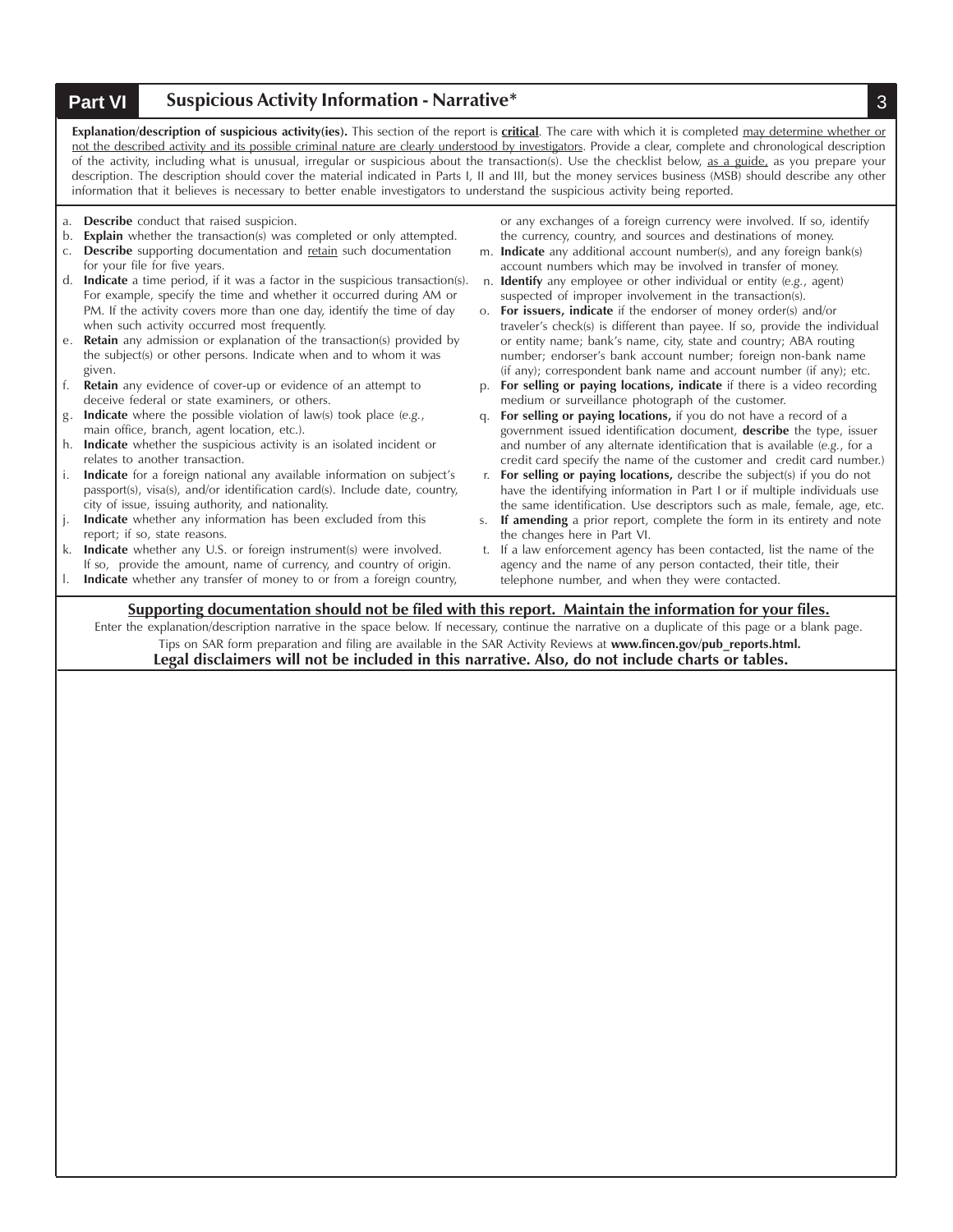## **FinCEN Form 109a Suspicious Activity Report by Money Services Business -- Instructions** 1

### **Safe Harbor**

Federal law (31 U.S.C. 5318(g)(3)) provides complete protection from civil liability for all reports of suspicious transactions made to appropriate authorities, including supporting documentation, regardless of whether such reports are filed pursuant to this report's instructions or are filed on a voluntary basis. Specifically, the law provides that a financial institution, and its directors, officers, employees and agents, that make a disclosure of any possible violation of law or regulation, including in connection with the preparation of suspicious activity reports, "shall not be liable to any person under any law or regulation of the United States, any constitution, law, or regulation of any State or political subdivision of any State, or under any contract or other legally enforceable agreement (including any arbitration agreement), for such disclosure or for any failure to provide notice of such disclosure to the person who is the subject of such disclosure or any other person identified in the disclosure".

### **Notification Prohibited**

Federal law (31 U.S.C. 5318(g)(2)) provides that a financial institution, and its directors, officers, employees, and agents, who report suspicious transactions to the government voluntarily or as required by 31 CFR 103.20, may not notify any person involved in the transaction that the transaction has been reported.

#### **Notification Required**

In situations involving suspicious transactions requiring immediate attention, such as ongoing money laundering schemes, a money transmitter; a currency dealer or exchanger; or an issuer, seller, or redeemer of money orders and/or traveler's checks shall immediately notify, by telephone, an appropriate law enforcement authority. In addition, a timely SAR-MSB form shall be filed, including recording any such notification in Part VI on the form.

#### **A. When To File A Report:**

1. Money transmitters; currency dealers and exchangers; and issuers, sellers and redeemers of money orders and/or traveler's checks that are subject to the requirements of the Bank Secrecy Act and its implementing regulations (31 CFR Part 103) are required to file a suspicious activity report (SAR-MSB) with respect to:

a. Any transaction conducted or attempted by, at, or through a money services business involving or aggregating funds or other assets of at least \$2,000 (except as described in section "b" below) when the money services business knows, suspects, or has reason to suspect that:

i. The transaction involves funds derived from illegal activity or is intended or conducted in order to hide or disguise funds or assets derived from illegal activity (including, without limitation, the nature, source, location, ownership or control of such funds or assets) as part of a plan to violate

or evade any Federal law or regulation or to avoid any transaction reporting requirement under Federal law or regulation;

ii. The transaction is designed, whether through structuring or other means, to evade any regulations promulgated under the Bank Secrecy Act; or

iii. The transaction has no business or apparent lawful purpose and the money services business knows of no reasonable explanation for the transaction after examining the available facts, including the background and possible purpose of the transaction.

iv. The transaction involves the use of the money services business to facilitate criminal activity.

b. To the extent that the identification of transactions required to be reported is derived from a review of clearance records or other similar records of money orders or traveler's checks that have been sold or processed, an issuer of money orders or traveler's checks shall only be required to report a transaction or a pattern of transactions that involves or aggregates funds or other assets of at least \$5,000.

2. File a SAR-MSB no later than 30 calendar days after the date of initial detection of facts that constitute a basis for filing the report.

3. The Bank Secrecy Act requires that each financial institution (including a money services business) file currency transaction reports (CTRs) in accordance with the Department of the Treasury implementing regulations (31 CFR Part 103). These regulations require a financial institution to file a CTR (FinCEN Form 104) whenever a currency transaction exceeds \$10,000. If a currency transaction exceeds \$10,000 and is suspicious, a money transmitter, or issuer, seller or redeemer of money orders and/or traveler's checks or currency dealer or exchanger must file two forms, a CTR to report the currency transaction and a SAR-MSB to report the suspicious aspects of the transaction. If the suspicious activity involves a currency transaction that is \$10,000 or less, the institution is only required to file a SAR-MSB. Appropriate records must be maintained in each case. See 31 CFR Part 103

### **B. Abbreviations and Definitions**

- 1. EIN -- Employer Identification Number
- 2. IRS -- Internal Revenue Service
- 3. ITIN -- Individual Taxpayer Identification Number
- 4. SSN -- Social Security Number
- 5. Instruments -- includes Money order(s) and/or Traveler's Check(s)

6. Redeemer --A business that accepts instruments in exchange for currency or other instruments for which it is not the issuer is a redeemer. The MSB definition in 31 CFR 103.11(u)(4) extends to "redeemers" of money orders and traveler's checks only insofar as the

instruments involved are redeemed for monetary value — that is, for currency or monetary or other negotiable or other instruments. The taking of the instruments in exchange for goods or general services is not redemption under BSA regulations.

#### **C. General Instructions**

 **1. This form should be e-filed through the Bank Secrecy Act E-filing System. Go to http://bsaefiling.fincen.treas.gov to register.** This form is also available for download on the Financial Crimes Enforcement Network's Web site at www.fincen.gov, or may be ordered by calling the IRS Forms Distribution Center at (800) 829-3676.

2. If not filed electronically, send each completed suspicious activity report to:

#### **Enterprise Computing Center-Detroit ATTN: SAR-MSB P.O. Box 33117 Detroit, MI 48232-5980**

 3. While all items should be completed fully and accurately, items marked with an asterisk (\*) must be completed according to the provisions of paragraph 4 below.

 4. If the information for a data item marked with a asterisk (\*) is not known or not applicable, enter special response "XX" **(Exception: Items 11, 20, 21, and 34 - see instructions in Section D) NOTE:** Check boxes are not data items. To indicate "Total amount" as unknown, check the box provided. Non-asterisk fields should be left blank if the information is unknown or not applicable.

5. Complete each suspicious activity report by providing as much information as possible on initial and amended or corrected reports.

6. Do not include supporting documents when filing the suspicious activity report . Retain a copy of the suspicious activity report and all supporting documentation or business record equivalent in your files for five (5) years from the date of the report. All supporting documentation (such as copies of instruments; receipts; sale, transaction or clearing records; photographs, surveillance audio and/or video recording medium) must be made available to appropriate authorities upon request.

7. Type or complete the report using block written letters.

8. If more than one subject is being reported, use as many copies of the Part I Subject Information page as necessary to record the additional subjects. Attach the additional page(s) behind page 1. If more than one transaction location is being reported, use as many copies of the Part III Transaction Location Information page as necessary to record the additional locations. Attach the additional page(s) behind page 2. If more space is needed for the Part VI Narrative, add as many blank continuation pages as necessary to complete the narrative. Attach the additional pages behind page 3.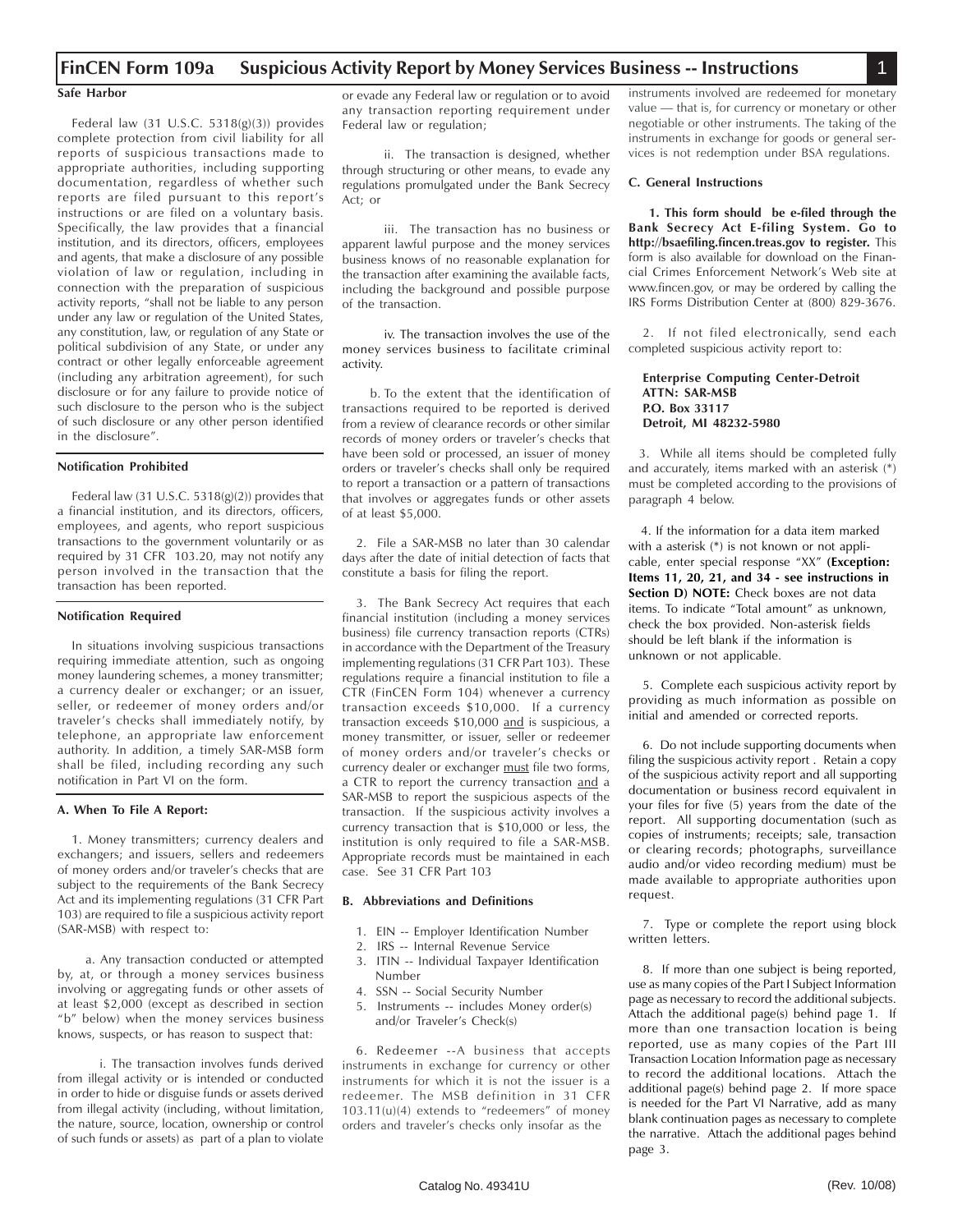If more space is needed to complete any other item, identify that item in Part VI by "item number" and provide the additional information.

9. Enter all **dates** in MM/DD/YYYY format where  $MM =$  month,  $DD =$  day, and YYYY = year. Precede any single number with a zero, i.e., 01, 02, etc.

10. Enter all **telephone numbers** with (area code) first and then the seven numbers, using the format (XXX) XXX-XXXX. List fax and international telephone numbers in Part VI.

11. Always enter an **individual's name** by entering the last name, first name, and middle initial (if known). If a legal entity is listed, enter its legal name in the last name item. If the legal entity has a trade name that is different, list the trade name in Part VI.

12. Enter all **identifying numbers** (alien registration, driver's license/state ID, EIN, ITIN, Foreign National ID, passport, SSN, vehicle license number, etc.) starting from left to right. Do not include spaces or other punctuation.

13. Enter all **ZIP Codes** with at least the first five numbers (ZIP+4, if known).

14. Enter all **monetary amounts** in U.S. Dollars. Use whole dollar amounts rounded up when necessary. Use this format: \$000,000,000. If foreign currency is involved, record the currency amount in U.S. Dollars, name, and country of origin in the Part VI narrative.

15. Addresses, general. Enter the permanent street address, city, two letter state/territory abbreviation used by the U.S. Postal Service, and ZIP code (ZIP+4, if known) of the individual or entity. A post office box number should not be used for an individual, unless no other address is available. For an individual also enter any apartment number or suite number and road or route number. If a P.O. Box is used for an entity, enter the street name, suite number, and road or route number. If the address is in a foreign country, enter the city, province or state if Canada or Mexico, and the name of the country. Complete any part of the address that is known, even if the entire address is not known. If the street address, city, ZIP Code or country is unknown, enter "XX" in the item.

Lists of two-digit country and state codes are available on the FinCEN web site at www.fincen.gov/reg\_bsaforms.html, or by calling 1-800-949-2732 and selecting option 5 to request a list by mail.

#### **D. Item Preparation Instructions**

**Item 1.** Check the box if this report amends (adds missing data) or corrects errors in the prior report. (See Part VI, item "s").

**Item 1a--** Check this box if this is a recurring report filed on continuing activity.

#### **Part I Subject Information**

**Note: Enter information about the person(s) or entity involved that caused this report to be filed, not the victim of the activity.**

**Item 2 -- Multiple Subjects.** If there are multiple subjects involved, check box "2" and complete a separate Part I for each subject. If **ANY** subject information is available, record that information in Part 1, and insert the appropriate special response in any critical item for which data is missing.

**Item 3 Subject type.** Check box "**a**" if the subject purchased a money order(s) or traveler's check(s) or sent a money transfer(s). Check box "**b**" if the subject cashed a money order(s) or traveler's check(s) or received payment of a money transfer(s). Check box "**c**" if both "**a**" and "**b**" apply. If the transaction is a currency exchange check box "c." Check box "**z**" Other and describe in Part VI if the subject is an individual other than a customer. Examples are MSB employees and agents.

**Items 4, 5, and 6 \*Name of subject.** See General Instruction 11. Enter the name of the subject individual in Items 4 through 6. If the MSB knows that the individual has an "also known as" (AKA) or "doing business as" (DBA) name, enter that name in Part VI. If the subject is an entity, enter the legal name in Item 4 and the trade or DBA name in item 5. If the legal name is not known, enter the DBA name in Item 4. If there is more than one subject, use as many Part I Subject Information continuation pages as necessary to provide the information about each subject. Attach the additional copies behind page 1. When there is more than one purchaser and/ or payee (*e.g.*, two or more transactions), indicate in Part VI whether each subject is a purchaser or payee and identify the instrument or money transfer information associated with each subject. If part of an individual's name is unknown, enter "XX" in the appropriate name item. If the subject is an entity, enter "XX" in Item 5 (if the trade or legal name is not known) and in Item 6.

**Items 7 - 11 \*Permanent address.** See General Instructions 13 and 15. Enter "XX" if the street address, city, and ZIP Code items are unknown or not applicable. Enter "XX" if the state or country is not known. If country is US, always leave country code blank.

**Item 12 \*Government issued identification (if available).** See General Instruction 12. Check the box showing the type of document used to verify subject identity. If you check box "**z" Other**, be sure to specify the type of document used. In box "**e**" list the number of the identifying document. In box "**f**" list the issuing state or country. If more space is required, enter the additional information in Part VI. If the subject is an entity or an individual's identification was not available, check box "z" and enter "XX" in "Other."

**Item 13 \*SSN/ITIN (individual) or EIN (entity).** See General Instruction 12 and definitions. If the subject named in Items 4 through 6 is a U.S. Citizen or an alien with a SSN, enter his or her SSN in Item 13. If that person is an alien who has an ITIN, enter that number. For an entity, enter the EIN. If the SSN, ITIN, or EIN was unknown or not applicable, enter "XX" in this item.

**Item 14 \*Date of birth.** See General Instruction 9. If the subject is an individual, enter the date of birth. If the month and/or day is not available or unknown, fill in with zeros (*e.g.*, "01/ 00/1969" indicates an unknown date in January, 1969). If entire date is unknown, or if an entity, enter XX in the MM part of the date field.

**Item 15 Telephone number.** See General Instruction 10. Enter the U.S. home or business number for individual or entity. List foreign telephone numbers and any additional U.S. numbers (*e.g.*, hotel, etc.) in Part VI.

#### **Part II Suspicious Activity Information**

**Item 16 \*Date or date range of suspicious activity.** See General Instruction 9. Enter the date of the reported suspicious activity in the "**From**" field. If more than one day is involved, indicate the duration of the activity by entering the first date in the "**From**" field and the last date in the "**To**" field.

**Item 17 \*Total dollar amount.** See General Instruction 14. **If unknown, check box 17a.** If the suspicious activity only involved purchases, or redemptions, or currency exchanges, enter the total U.S. Dollar value involved in the reported activity. For instance, if multiple money orders from more than one issuer were redeemed, enter the total of all money orders redeemed. If multiple activities are involved, such as a redemption of money orders combined with purchase of a money transfer, enter the largest activity amount in Item 17. For instance, if the transaction involved redeeming \$5,000 in money orders and purchase of a \$3,500 money transfer , the Item 17 amount would be \$5,000.

**Item 18 \*Category of suspicious activity.** Check the box(es) which best identifies the suspicious activity. Check box "b Structuring" when it appears that a person (acting alone, in conjunction with, or on behalf of other persons) conducts or attempts to conduct activity designed to evade any record keeping or reporting requirement of the Bank Secrecy Act. If box "**z**" is checked, specify the type of suspicious activity which occurred. Describe the character of such activity in Part VI. Box "**z**" should only be used if no other type of suspicious activity box adequately categorizes the transaction.

**Item 19 \*Financial services involved.** Check any of boxes "a" through "e" that apply to identify the services involved in the suspicious activity. If box "z" is checked, briefly explain the service on the following line. If "unusual use" is involved, check the appropriate service box(s) and box "z" and note "unusual use" and explain in Part VI. Check all of boxes "1" through "10" that apply to describe the character of the suspicious activity.